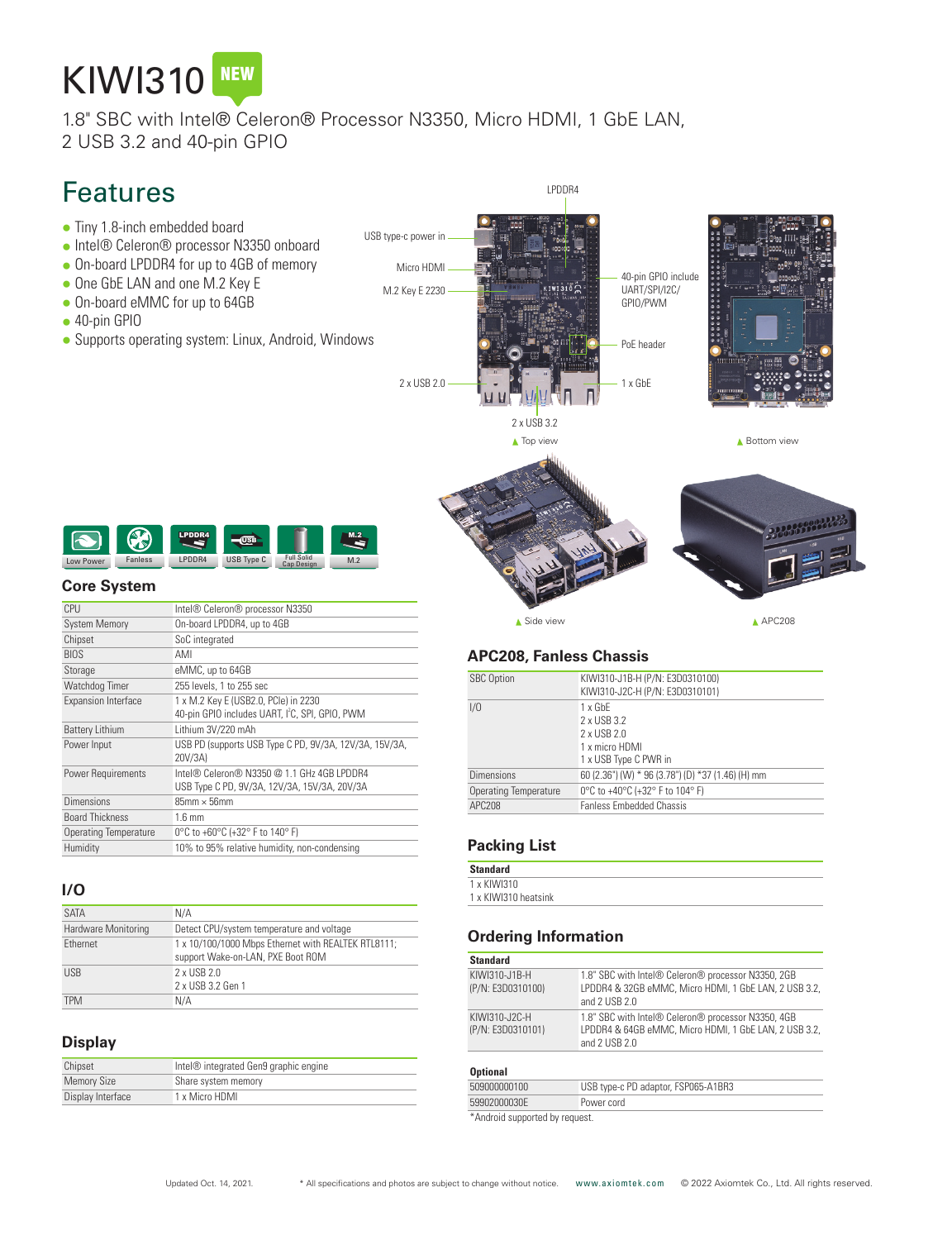#### **Block Diagram**



Updated Oct. 14, 2021.